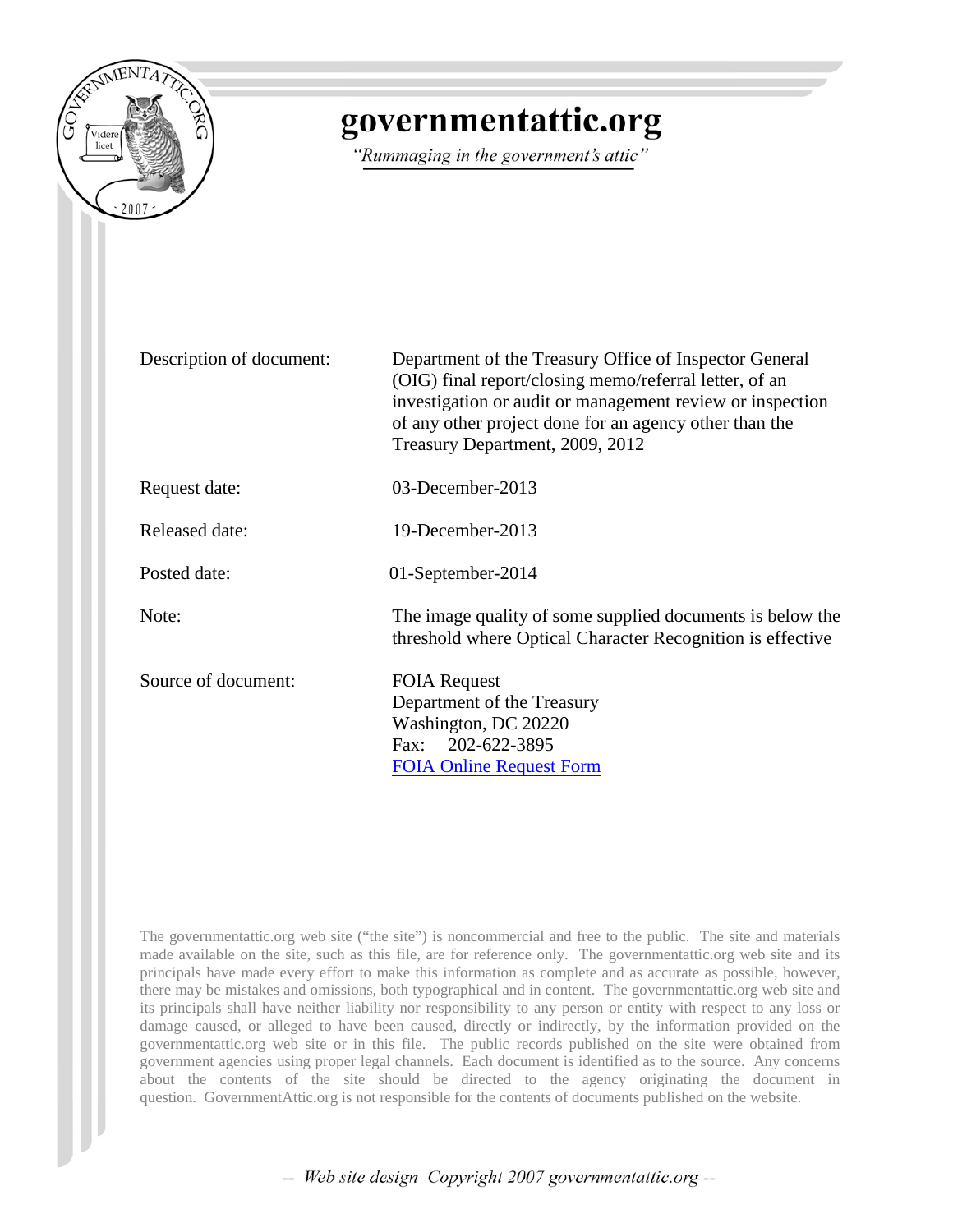From: "Delmar, Richard K." Date: Dec 19, 2013 12:03:08 PM Subject: Your FOIA request to Treasury OIG

This responds to your 12/3/13 FOIA request for copies of "each Department of the Treasury Inspector General final report/closing memo/referral letter, etc. (e.g., of an investigation or audit or management review or inspection of any other project) done for a different agency (i.e., an agency other than the Treasury Dept.)"

You excepted from the scope of your request any records created before January 1, 2005, any records already on our web site, and peer review documents. The Department has docketed this request with the tracking number 2013-12-051.

I have reviewed our record systems, and have discussed your request with responsible supervisors in our Office of Audit (OA) and Office of Investigation (OI). I have also reviewed Office of Counsel (OC) files.

Nothing produced by OA or OI is responsive to your request.

But there are reports made by OC that are responsive. Two such reports, involving responses to information requests made by Senator Grassley, are on our web site. One involved the development of an IRS tax notice, and the other involved the process by which certain FOIA requests were reviewed within the Department.

The other two reports, which are not on our web site, are attached. The first was a response to another Senator Grassley inquiry, involving AIG's payment of certain employees. That report was in the form of a letter I sent to a member of Senator Grassley's staff. The second was the IG's response to Rep. Jo Ann Emerson's inquiry about a Treasury social media publication, and its possible violation of Federal antilobbying laws.

With the provision of those two documents, I believe I have fully complied with your request, and provided all responsive records created and maintained by the Treasury OIG. If you disagree with this resolution of your FOIA request, you can appeal the matter pursuant to 5 U.S.C. section 552(a)(6)(A)(i). Pursuant to the Department's FOIA appeal process set forth in 31 C.F.R. section 1.5(i), an appeal must be submitted within 35 days from the date of this response to your request, signed by you and addressed to: Freedom of Information Act Appeal, DO, Disclosure Services, Department of the Treasury, Washington, D.C. 20020. The appeal should reasonably describe your basis for believing that Treasury OIG possesses records to which access has been wrongly denied, or that we have otherwise violated applicable FOIA law or policy.

Rich Delmar Counsel to the Inspector General Department of the Treasury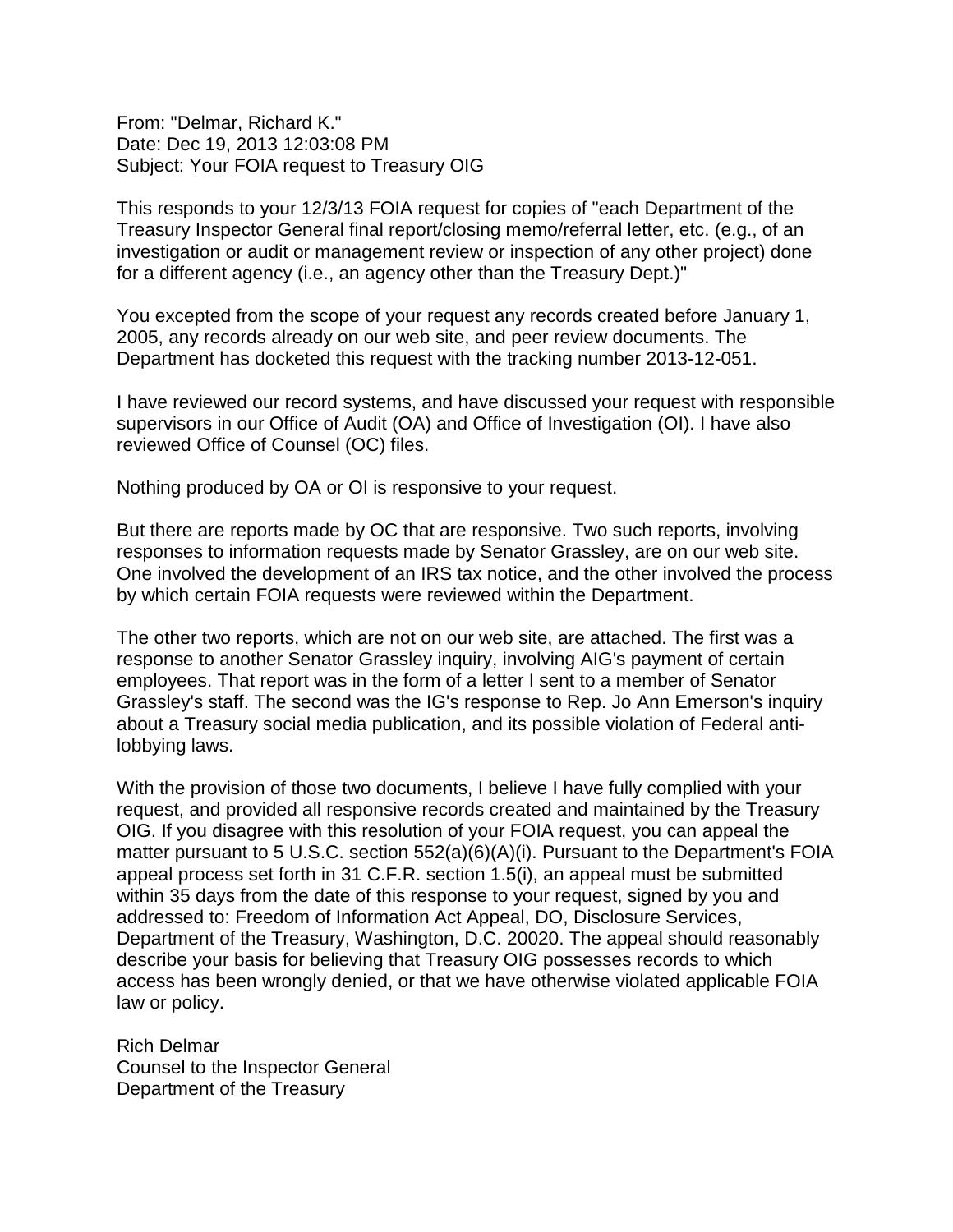

**DEPARTMENT OF THE TREASURY** WASHINGTON, D.C. 20220

September 29, 2009

Ms. Emilia DiSanto

Committee on Finance United States Senate 219 Dirksen Senate Office Building. Washington, D.C. 20510

Dear Ms. DiSanto:

At the request of Senator Grassley, the Treasury Office of Inspector General (TIG) is conducting an inquiry into the role of officials of the Treasury Department in reviewing the process by which certain employees of American International Group's Financial Products division (AIG-FP) received incentive payments earlier this year. As we discussed, one of the issues of interest is the role of Treasury's Office of General Counsel in reviewing the legal arguments that were advanced that these payments were mandated by contract.

I have talked with Steve Albrecht, who was the OGC official most involved with monitoring events. He related that the OGC adopted the conclusions in the law firms' opinion letters, and advised Treasury officials that, in fact, relevant state contract and employment law did require that AIG-FP make the retention bonus payments called for in the contracts.

Mr. Albrecht is the Counselor to the General Counsel, the position he has held since he started at OGC in 2007. He was assigned special projects, managed the OGC Front Office, was responsible for OGC budgeting, as well as being involved in hiring and other human resources responsibilities.

He stated that he first worked on the issue of AIG's employee bonus contracts, the AIG Employee Retention Plan (ERP) in October 2008, when Treasury first became an investor in AIG. Then-General Counsel Robert Hoyt tasked him to become involved. He monitored developments, and facilitated communication among persons at Treasury, the Federal Reserve Bank of New York, AIG itself, and others.

Primarily he was tasked with obtaining information about the particulars of AIG's contracts with its employees to make retention payments. As the government's control of AIG had increased (the Federal Reserve had appointed trustees to manage and control its 79.9% ownership of AIG), there was a basic concern that the company not be forced to break contractual commitments. He explained that Treasury and the Fed did not want even a perception that joining the TARP's Capital Purchase Program could result in a financial institution having to break a contract; clearly this would be a disincentive to participation. It was crucial that entities dealing with AIG, such as counterparties, be certain that it was a stable partner that paid its debts and would not change the rules in the middle of the game. Thus it was vital to understand what AIG's commitments did and did not require.

The New York Fed had entered into an arrangement whereby an outside law firm, Davis, Polk & Wardwell (Davis Polk), would provide advice on the terms and requirements of AIG's contracts in this area. When Treasury became a participant in the financial support of AIG in late Fall, 2008, it became a party to this arrangement, and a recipient of Davis Polk's advice. Enclosure 1 is a copy of a letter dated November 4, 2008 to Mr. Albrecht from a Davis Polk partner, specifying that Treasury would not be billed for the firm's services; rather the costs would be billed and paid pursuant to the firm's arrangement with the New York Fed. Mr. Albrecht explained that AIG had previously agreed to pay the firm's fees for providing advice to the New York Fed, and by this letter the arrangement was extended to Treasury. When asked about the propriety of having legal advice paid for by an entity that was funded by, subject to supervision and oversight by, and potentially in an adversarial relationship with the New York Fed and Treasury, Mr. Albrecht indicated that this was not an uncommon arrangement in commercial dealings. It does appear that when all parties are fully aware of and consent to such arrangements, they are consistent with rules of professional conduct.

Mr. Albrecht stated that on March 10, 2009 he participated in a telephone conference call with representatives of Davis Polk, as well as officials of the New York Fed and the Federal Reserve Board. Davis Polk restated advice it had previously provided to the New York Fed to the effect that the retention payment contract was governed by Connecticut law and was binding. Mr. Albrecht said that he did not know if Davis Polk's advice was ever committed to a formal written opinion. A few days later in another call, a Davis Polk partner reaffirmed that the contracts were binding, but then noted that he had not yet considered the litigation options and risks if the contracts were not honored. Mr. Albrecht's stated that he became concerned because this was not the way the government wanted events to go; that what he viewed as a "scorched earth" policy would drive out the very employees whose retention was vital to finish AIG's work in an orderly way.

In addition to the advice from Davis Polk, another firm, Paul, Hastings, Janofsky & Walker LLP ("Paul Hastings") represented AIG. In a letter written on AIG's behalf on March 16, 2009, to the New York Fed's General Counsel (Enclosure 2), it related its opinion that the ERP was a valid and enforceable contract, with no basis to arque otherwise, and that failure to abide by its terms would expose AIG and its Financial Products subsidiary to significant damages under Connecticut law.

This input from two well-known law firms confirmed the position taken by AIG itself, exemplified by the March 14, 2009 letter from Chairman and CEO, Edward M. Liddy, to Secretary Geithner. The letter and accompanying white paper (Enclosure 3) laid out the legal and practical reasons why AIG claimed to be bound to make previously-contracted retention payments.

Based on this confluence of legal research and advice. Mr. Albrecht indicated that the OGC advised Treasury officials, including Secretary Geithner, that the AIG bonuses had to be paid, consistent with law. When asked if OGC had conducted its own. independent research on this issue. Mr. Albrecht stated that it had not, given the time crunch they were under in mid-March to determine what the government's policy should be and to assure that AIG stayed viable and was able to carry out its functions.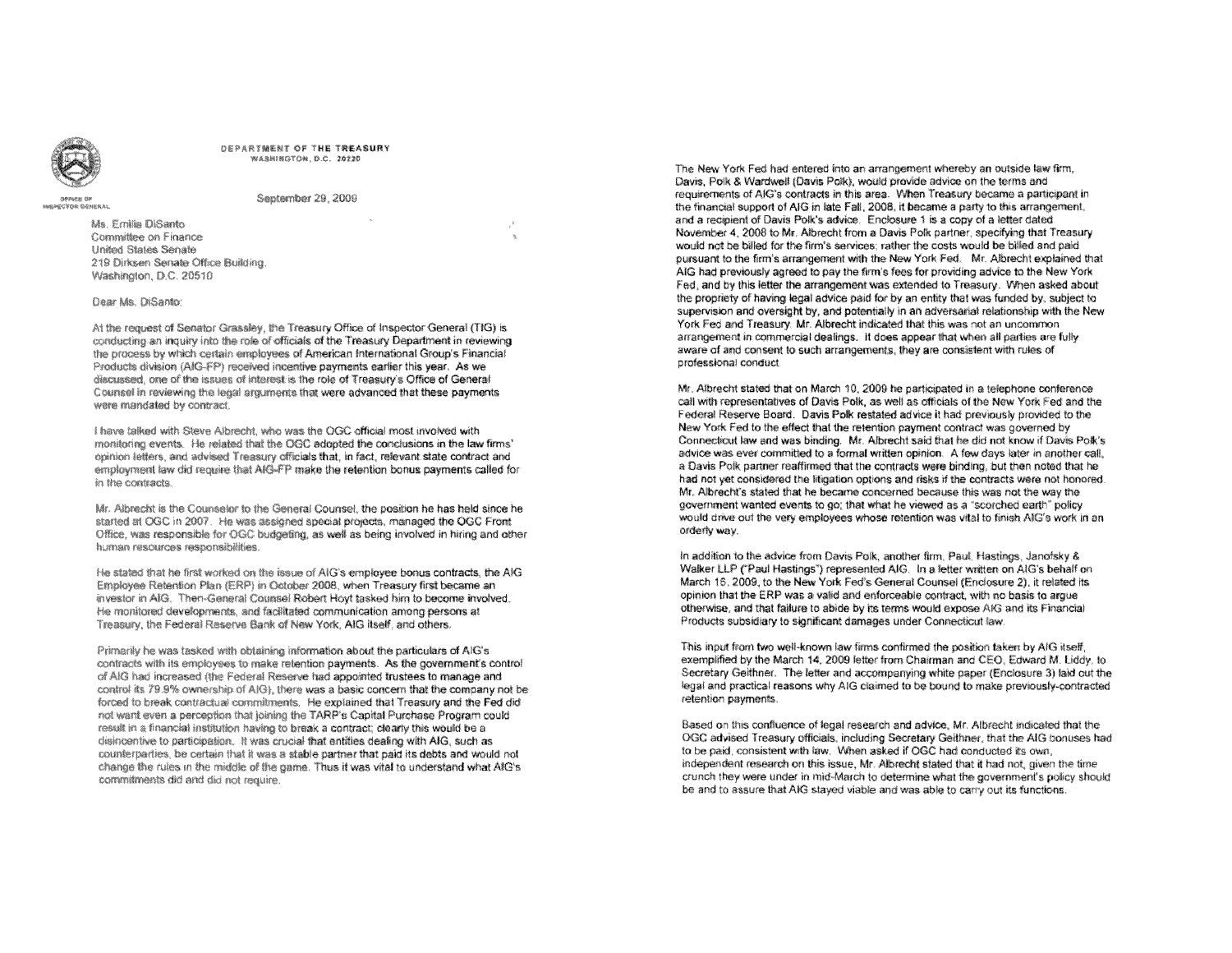The conclusion reached by AIG, the law firms, and Treasury OGC has been widely questioned and criticized. Enclosure 4 is an excerpt from a contemporaneous CNN article quoting, among others, Professor Elizabeth Warren, Chair of the Congressional Oversight Panet. Enlcosure 5 is a contemporaneous article from the Hartford Courant quoting several attorneys and state officials to the same effect.

Several state attorneys general also questioned the legal conclusions. For example, the Connecticut Attorney General's Office issued several statements which disagreed with the argument that applicable Connecticut labor and contract law would require this result (Enclosure 6). I contacted that office, and spoke to the attorney assigned to the matter, Associate Attorney General Joe Rubin. He informed me that after obtaining information from AIG, he believes that their reading of Connecticut labor law is wrong. but sees no means or basis to undo the action or take any other step to refute it. He did say that the state legislature's joint banking committee might consider changes to the law to change or clarify that it does not compel the result that occurred here.

The New Jersey Attorney General, on behalf of her office and several other states' attorneys general, announced an effort to explore the issue. I have tried to get updates, with no success yet. I will keep you advised of any developments.

I also asked Mr. Albrecht about Section 7001 of Public Law 111-5, the American Recovery and Reinvestment Act, which amends Section 111 of the EESA by exempting from otherwise-applicable limitations compensation contracts signed before February 11, 2009. There has been reportage and speculation that this provision, new § 111(b)(3)(D)(iii), popularly known as the "Dodd Amendment," had been added by Senate Banking Committee Chairman Dodd at the request of unnamed Treasury officials. Mr. Albrecht had discussions with committee staffers as the bill was being worked up, but stated that he did not request that such an amendment be offered. He was aware that several legislative proposals intended to "get tough" with excessive executive compensation were being developed and considered, but this one was not initiated by Treasury.

Mr. Albrecht did say, however, that Treasury was concerned about legislation disrupting or nullifying arrangements that had already been negotiated, promised, or otherwise set in place. The compensation limits being considered in the legislative process could be at odds with Treasury's goal of certainty in the industry. While he did not perform indepth research. Mr. Albrecht believed that such disruption or nullification of existing agreements could constitute a taking that could be litigated, to the government's detriment, by affected employees. During the second week of February, 2009, in the final days leading up to consideration and passage of the legislation (which became law as Pub. L. 111-5 on February 17, 2009), he participated in a conference call with staffers from the Banking Committee, in which he was told by un-identified staffers that a "grandfather" provision, exempting contracts entered into before February 11, had been agreed to, and would be part of the legislation.

I'd be happy to further explore these matters with you. Please call me on 202-927-3973 (desk) or 202-528-8997 (cell) to discuss.

> Sincerely. Redebildman Rich Delmar Counsel to the Inspector General

Enclosures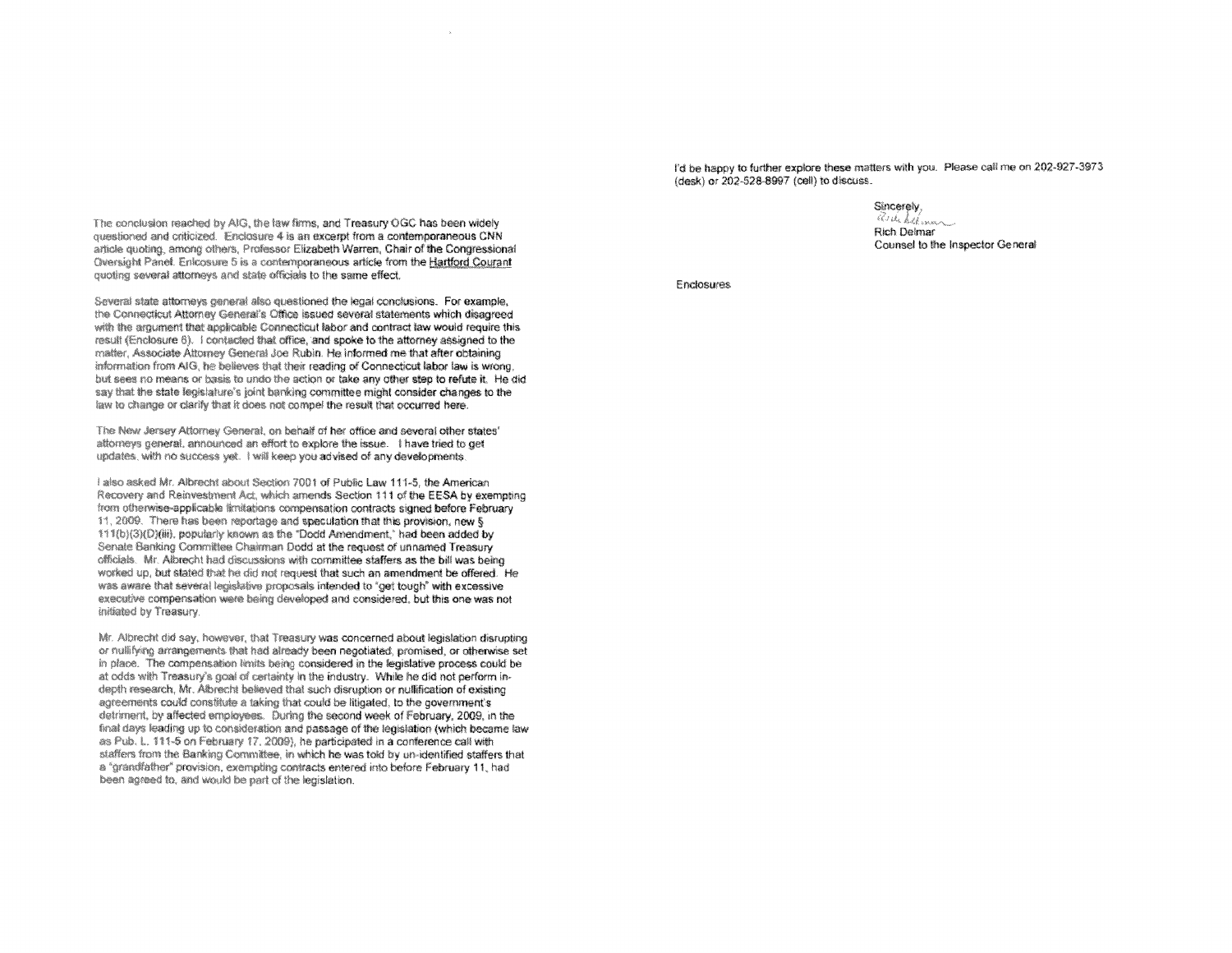

INSPECTOR GENERAL

September 19, 2012

The Honorable Jo Ann Emerson Chairwoman Subcommittee on Financial Services and General Government Committee on Appropriations U.S. House of Representatives Washington, D.C. 20515-6015

Dear Chairwoman Emerson.

By letter dated July 19, 2012, you asked that I look into the Treasury Department's media outreach entitled "Penny Wise and Pound Foolish," which commented on pending appropriations for the Securities and Exchange Commission and the Commodities Futures Trading Commission. You provided a series of specific questions and issues to be addressed relating to this outreach, and whether it conformed to, or violated, the anti-lobbying provisions of 18 U.S.C. Section 1913 and Sections 716 and 719 of the 2012 Appropriations Act.

I tasked my Counsel, Rich Delmar, to conduct this inquiry. He met with several officials in the Treasury Department, and reviewed records and applicable law and other guidance. His report (enclosed) presents the results of his inquiry, research, and analysis. We believe that the outreach in question did not violate the anti-lobbying provisions. We also note that the Department's process for ensuring legal review of such outreach efforts is less formal and structured than might be expected.

If you have questions about our report, please call me on 202-622-1090, or your staff can contact Mr. Delmar on 202-927-3973 or delmarr@oig.treas.gov.

Sincerely,

Eric M. Thorson Inspector General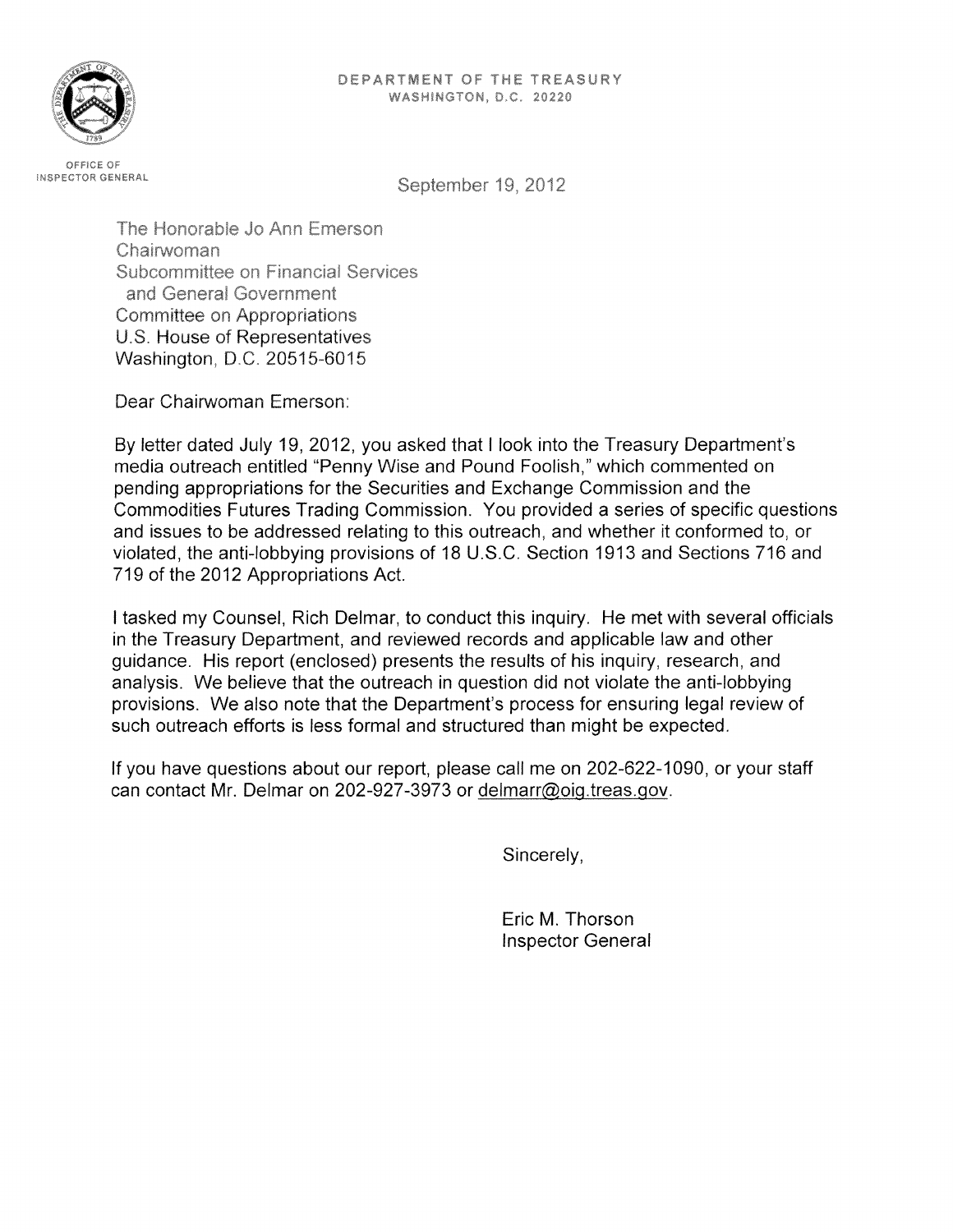

INSPECTOR GENERAL

#### September 17, 2012

## MEMORANDUM FOR THE INSPECTOR GENERAL

| FROM: | <b>Rich Delmar</b> |
|-------|--------------------|
|       | Counsel            |

SUBJECT Report for Rep. Emerson Re Treasury Public Outreach

## **BACKGROUND**

By letter dated July 19, 2012 Representative Jo Ann Emerson, Chair of the Subcommittee on Financial Services and General Government of the House Appropriations Committee asked you to conduct an inquiry regarding the Department's July 16, 2012 website posting entitled "Penny Wise and Pound Foolish," which expressed the Department's views on funding levels for two non-Treasury agencies, the Securities and Exchange Commission {SEC) and the Commodity Futures Trading Commission (CFTC}. You replied on July 20, 2012 stating that you were directing Counsel to carry out this inquiry.

Ms. Emerson expressed concern that the Department's outreach may have violated statutory prohibitions and limitations on using appropriated funds to lobby Congress and otherwise advocate for legislative action. She presented a list of specific questions about process, coordination and review within the Department.

I have reviewed the statutory provisions, as well as analyses and interpretations of them. I also interviewed Departmental officials with knowledge of and responsibility for the posting, and adherence to the legal constraints. Based on this review and activity, I conclude that the outreach at issue does not violate the applicable law. Additionally, there is a process in place, more informal than might be expected, that appears to satisfactorily vet outreach materials to assure that they do not violate the statutory provisions.

The applicable statutory regime consists of a Federal criminal provision, and a restriction incorporated in the current appropriation act. The criminal provision, 18 U.S.C. § 1913 Lobbying with appropriated moneys, states:

No part of the money appropriated by any enactment of Congress shall, in the absence of express authorization by Congress, be used directly or indirectly to pay for any personal service, advertisement, telegram, telephone, letter, printed or written matter, or other device, intended or designed to influence in any manner a Member of Congress, a jurisdiction, or an official of any government, to favor, adopt, or oppose, by vote or otherwise, any legislation, law, ratification, policy, or appropriation, whether before or after the introduction of any bill, measure, or resolution proposing such legislation, law, ratification, policy, or

appropriation; but this shall not prevent officers or employees of the United States or of its departments or agencies from communicating to any such Member or official, at his request, or to Congress or such official, through the proper official channels, requests for any legislation, law, ratification, policy, or appropriations which they deem necessary for the efficient conduct of the public business, or from making any communication whose prohibition by this section might, in the opinion of the Attorney General, violate the Constitution or interfere with the conduct of foreign policy, counter-intelligence, intelligence, or national security activities. Violations of this section shall constitute violations of section 1352(a) of title 31

The appropriation restrictions are found in Sections 716 and 719 of Public Law 112-74. the Consolidated Appropriations Act, 2012, which state:

GENERAL PROVISIONS-GOVERNMENT-WIDE Departments, Agencies, and Corporations

Sec. 716. No part of any funds appropriated in this or any other Act shall be used by an agency of the executive branch, other than for normal and recognized executive-legislative relationships, for publicity or propaganda purposes, and for the preparation, distribution or use of any kit, pamphlet, booklet, publication, radio, television, or film presentation designed to support or defeat legislation pending before the Congress, except in presentation to the Congress itself.

Sec. 719. No part of any appropriation contained in this or any other Act shall be used directly or indirectly, including by private contractor, for publicity or propaganda purposes within the United States not heretofore authorized by the Congress.

Then-General Counsel Madison issued a memo in September 2009 to provide quidance on the Congressional lobbying ban. In essence, it states that it is "clearly permissible" to make "public statements explaining Treasury programs, even if there is proposed or pending legislation concerning those programs," and that it is "clearly prohibited" to make "communications urging citizens to contact Congress to support or oppose pending legislation."

This guidance is available on the Department's internal website, DONET, as well as in the Ethics Handbook issued by the General Counsel's office. I've compared it to the formal guidance binding on the Executive Branch issued by the DOJ Office of Legal Counsel, and believe that it is consistent. Applying this quidance to the outreach material at issue here, I believe that Treasury acted within the statutory constraints, and that the "Penny Wise" outreach is appropriately viewed as an explanation of Treasury's programs and position regarding legislation concerning those programs.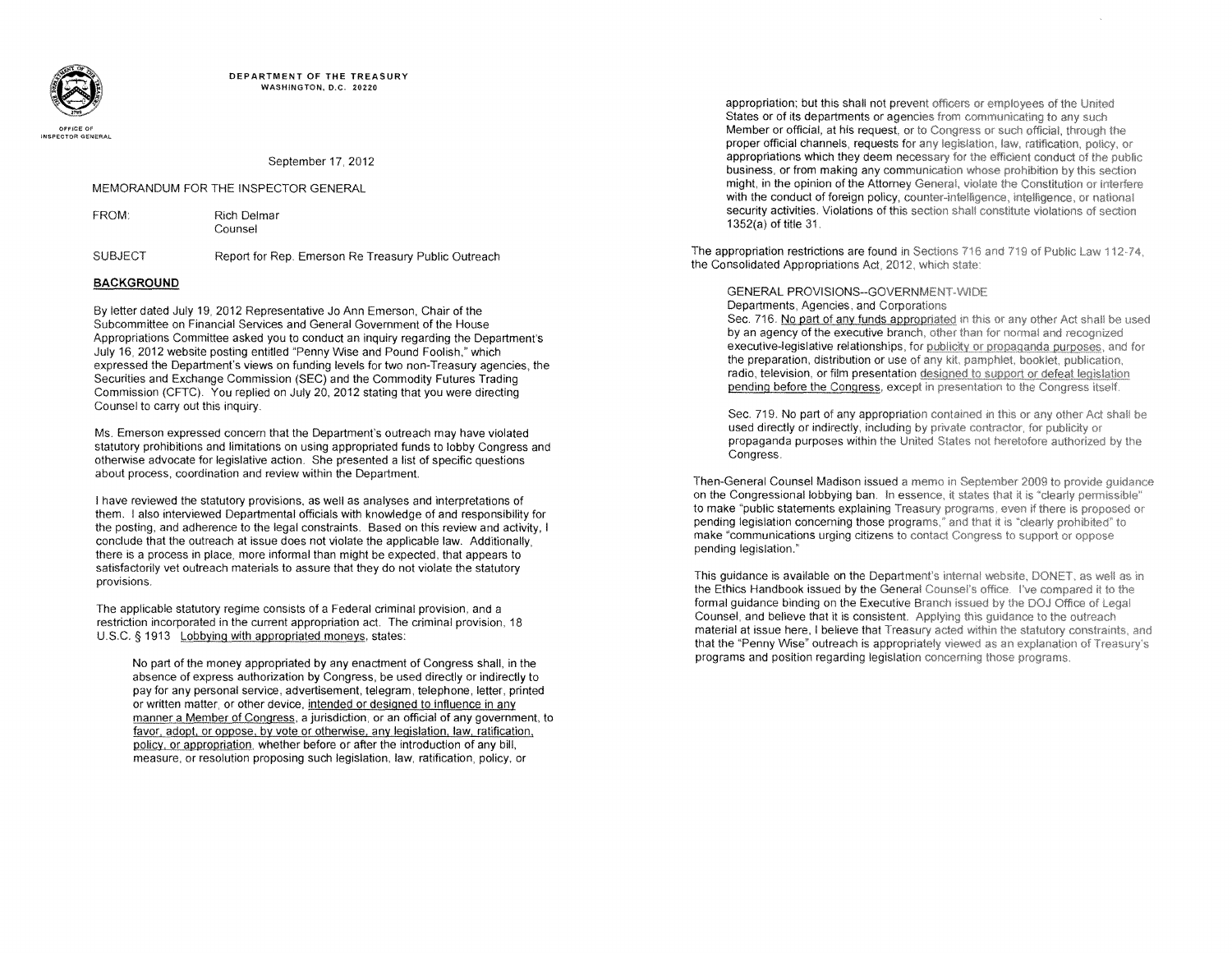# **INQUIRY PROCESS**

I obtained information and records from the following Treasury officials:

Assistant Secretary for Public Affairs Jenni Lecompte;

Assistant Secretary for Legislative Affairs Alistair Fitzpayne and his deputy, Lisa Pena;

Deputy Assistant Secretary for the Financial Stability Oversight Council Amais Gerety;

Assistant General Counsel Rochelle Granat and her deputy Brian Sonfield, and

Treasury OGC attorney Steve Laughton.

From my interviews of them and review of emails and other records they provided, I am setting out answers below to the questions posed by Chairwoman Emerson. After that presentation, I will set out my conclusions and observations about this event, and the process at issue here.

The questions posed by the Chairwoman are:

Does the Department of Treasury have a well-documented and long-standing history of reviewing and critiquing the funding levels of non-Treasury agencies in appropriations legislation pending before Congress?

Both Ms. LeCompte and Mr. Fitzpayne, the heads, respectively, of the Department's of Public Affairs and Legislative Affairs, stated that in matters related to financial regulation, the Department does have a policy and practice on commenting on issues that can affect the strength and security of markets and financial institutions. This is particularly true regarding adequate funding of agencies involved in Dodd-Frank implementation and regulation of financial markets.

Mr. Gerety, the Deputy Assistant Secretary responsible for administration and support of the Financial Stability Oversight Council (FSOC) agreed.

If so, which non-Treasury agencies does the Department review either regularly or occasionally?

As discussed above, the three officials indicated that to their knowledge, the review related just to agencies involved in financial regulation, that were Treasury's partners in Dodd-Frank implementation.

How does the Department decide which non-Treasury agencies to review and not review?

As discussed above, the decision-making focusses on how the other agencies are connected to a Treasury responsibility or core interest; in this case, financial regulation and Dodd-Frank implementation.

What Department offices are responsible for this review?

Ms. LeCompte denied direct knowledge, saying that this is not Public Affairs's decision to make. Mr. Fitzpayne stated that he thought that the offices of the Under Secretary for Domestic Finance and the Assistant Secretary for Economic Policy would be involved in particular cases, but that the main players would be his office, and the Office of General Counsel. Mr. Gerety, interestingly, opined that "review" is too formal a term: he characterized it as a process for soliciting and sharing views and concerns about matters affecting Treasury and its missions; a process led by the Office of Legislative Affairs, with input from the Offices of Public Affairs and Domestic Finance. Any output of this process that relates to legislative proposals or actions is reviewed by the Office of General Counsel..

How widely does the Department share its review? Is the review shared iust within Treasury or is it shared with the non-Treasury agencies, the Office of Management and Budget (OMB), the White House, the Congress, the media, or the public?

Mr. Fitzpayne denied that what is done at Treasury constitutes a formal review of other agencies. Rather, particular events or concerns lead to certain activities. In this case, the second anniversary of the enactment of Dodd-Frank was coming up and there was concern about getting information out to the public about Treasury's efforts to implement the law's provisions. As noted above, Treasury had concerns that other agencies whose work intersects with Treasury's, in this case the SEC and CFTC, were not receiving resources sufficient, in Treasury's view, to carry out their responsibilities under Dodd-Frank.

The Office of Management and Budget is always made aware of such activities, as are the other agencies affected.

What is the format of these reviews other than responses to OMB Legislative Reference Memorandums?

Mr. Fitzpayne said that there is no fixed format, and that the "Penny Wise" outreach was a proactive Treasury effort to advance the goal of effective implementation of the Dodd-Frank law's changes. It was not a response to an OMS call for analysis.

Does the Department of Treasury have clear and meaningful written policies and procedures for the use of new media?

Ms. LeCompte stated that the Office of Management and Budget has issued government-wide guidance regarding the appropriate use of social media, and Treasury adheres to those directives, in addition, the Treasury ethics manual includes guidance on the use of social media in compliance with the Hatch Act. She said that her office has also disseminated general "rules of the road" on personal use of social media by Treasury staff.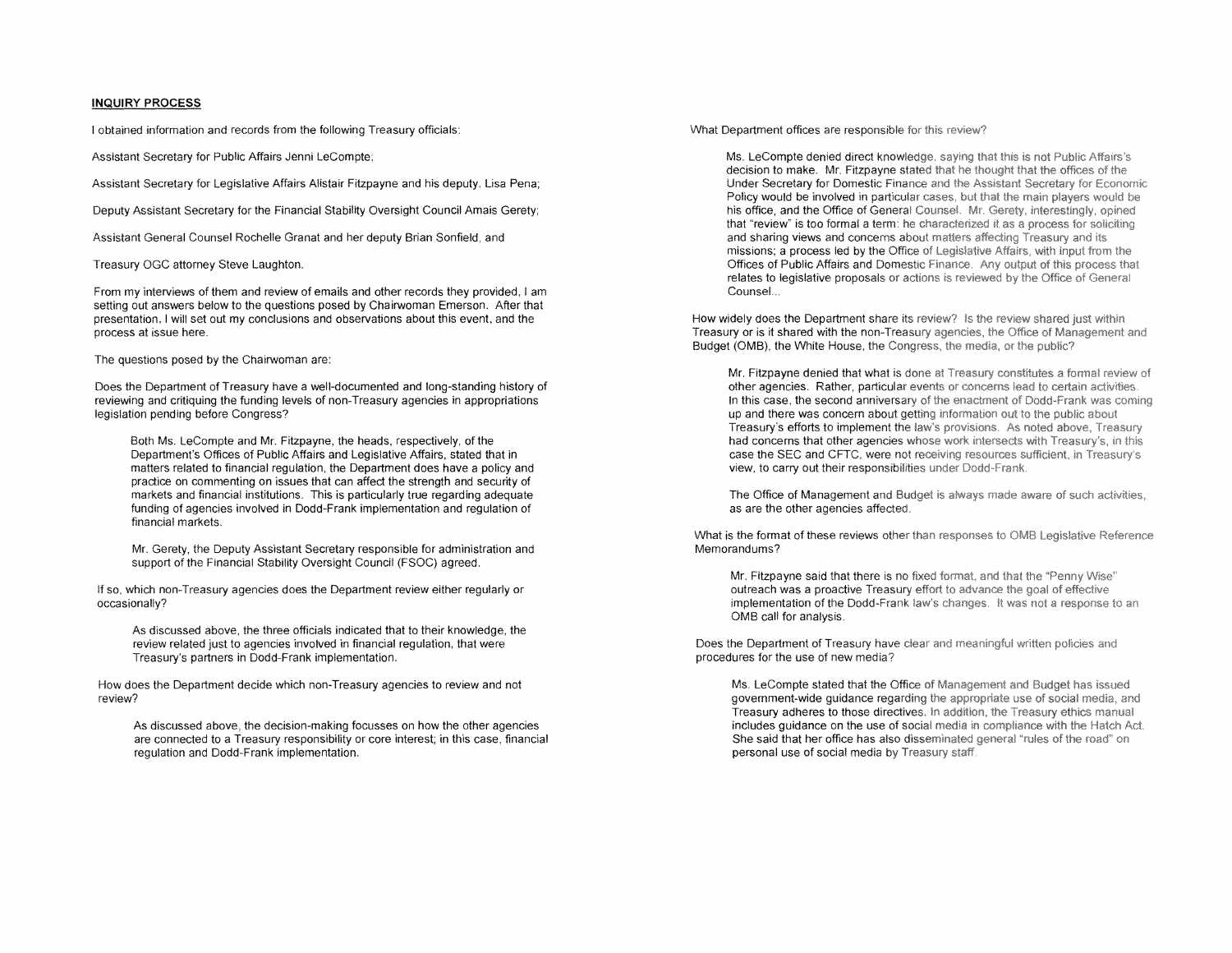In general, she stated, the clearance of content for distribution via social media channels is the same for other content disseminated by Public Affairs - press releases, fact sheets, speech text, etc. - which includes review by all relevant internal offices, including the Office of the General Counsel.

If so, were they followed in this particular instance on July 16?

Ms. Lecompte said that the procedures described above were followed. The "Penny Wise and Pound Foolish" infographic was reviewed by relevant offices within the Department, and its content was checked for accuracy with the SEC and CFTC. OGC reviewed the product to assure that it did not cross any lines into improper lobbying, violations of 18 U.S.C. § 1913, or violations of relevant restrictions contained in appropriations acts

What Department offices are responsible for writing and enforcing these policies and procedures?

Ms. Lecompte stated that Public Affairs has responsibility for ensuring that all relevant offices have reviewed the material that is publically released. Her office looks to the Office of the General Counsel to ensure content is compliant with all laws and ethics policies.

Do the policies and procedures incorporate guidance on how to avoid violating 18 U.S.C. 1913 and sections 716 and 719 of the Financial Services and General Government (FSGG) bill?

Ms. Lecompte stated that she looks to the Office of the General Counsel to identify any legal concerns. OGC is a critical part of our content review process for this reason.

Does the Department of Treasury have a process for reviewing and preventing violations of 18 U.S.C. 1913 and sections 716 and 719?

Ms. LeCompte said that the Office of Public Affairs looks to the Office of the General Counsel to identify any legal concerns. In this case, she said that the "Penny Wise" infographic was shared with OGC for review.

Mr. Gerety, the DAS responsible for the operation of FSOC, said that in the over 3 years he's worked at Treasury, he's received repeated guidance, through exposure to OGC's in-person and written ethics and standards of conduct training, and in discussions with legislative Affairs and OGC personnel on the rules of engagement regarding advocacy to and about Congress and legislation, in particular advice on what actions are allowed, and which are not, regarding contacts with Members, staff, and other entities. He characterized the level of guidance provided as "culturally ingrained."

Lastly, Mr. Fitzpayne said that there is not a formal process, but that he and his shop are well aware of the applicable law and its limitation on advocacy and

"grass roots" lobbying efforts. He said that his shop is aware that the audience for outreach campaigns, like "Penny Wise," can include Congress, and that they're "on guard" against possible appearances of prohibited lobbying and "propaganda." He specifically mentioned Mr. Madison's 2009 memo as the guidance on what is, and is not, allowed.

Does the Department of Treasury have clear and meaningful written policies and procedures for communicating with Congressional Members and Committees?

Ms. LeCompte's response to this question was that Public Affairs is not responsible for policies and procedures for communicating with Congressional Members and Committees. Legislative Affairs takes the lead on those matters.

Mr. Fitzpayne referred to the 2009 OGC memo, noting that it was circulated, is available on DONET, and is referenced in the OGC Ethics Handbook. He did add that there is no Legislative Affairs-generated formal memo or other guidance analogous to the 2009 OGC memo.

If so, were they followed in this particular instance on July 16?

Ms. LeCompte stated that the "Penny Wise" infographic was reviewed by all relevant offices, including OGC. She said that she relied on her understanding that staff in the General Counsel's office reviewed this document, and they did not raise any concerns about its content.

Mr. Fitzpayne incorporated his response to the previous question.

What Department offices are responsible for writing and enforcing these policies and procedures?

Ms. LeCompte's view was that Public Affairs is not responsible for policies and procedures for communicating with Congressional Members and Committees. She stated her belief that Legislative Affairs takes the lead on those matters.

Mr. Fitzpayne of Legislative Affairs indicated that the Office of General Counsel is the responsible function. I agree; it is OGC that provides the quidance, and is consulted before material is published. However, as noted below, this process is less formal and perhaps less all-inclusive that might be expected.

Do the policies and procedures incorporate guidance on how to avoid violating 18 U.S.C. 1913 and sections 716 and 719 of the FSGG bill?

Mr. Fitzpayne categorically stated that OGC is always part of the clearance process for all policy statements generated by the Department.

Do these policies and procedures include how to communicate with Congressional Members and Committees using new media?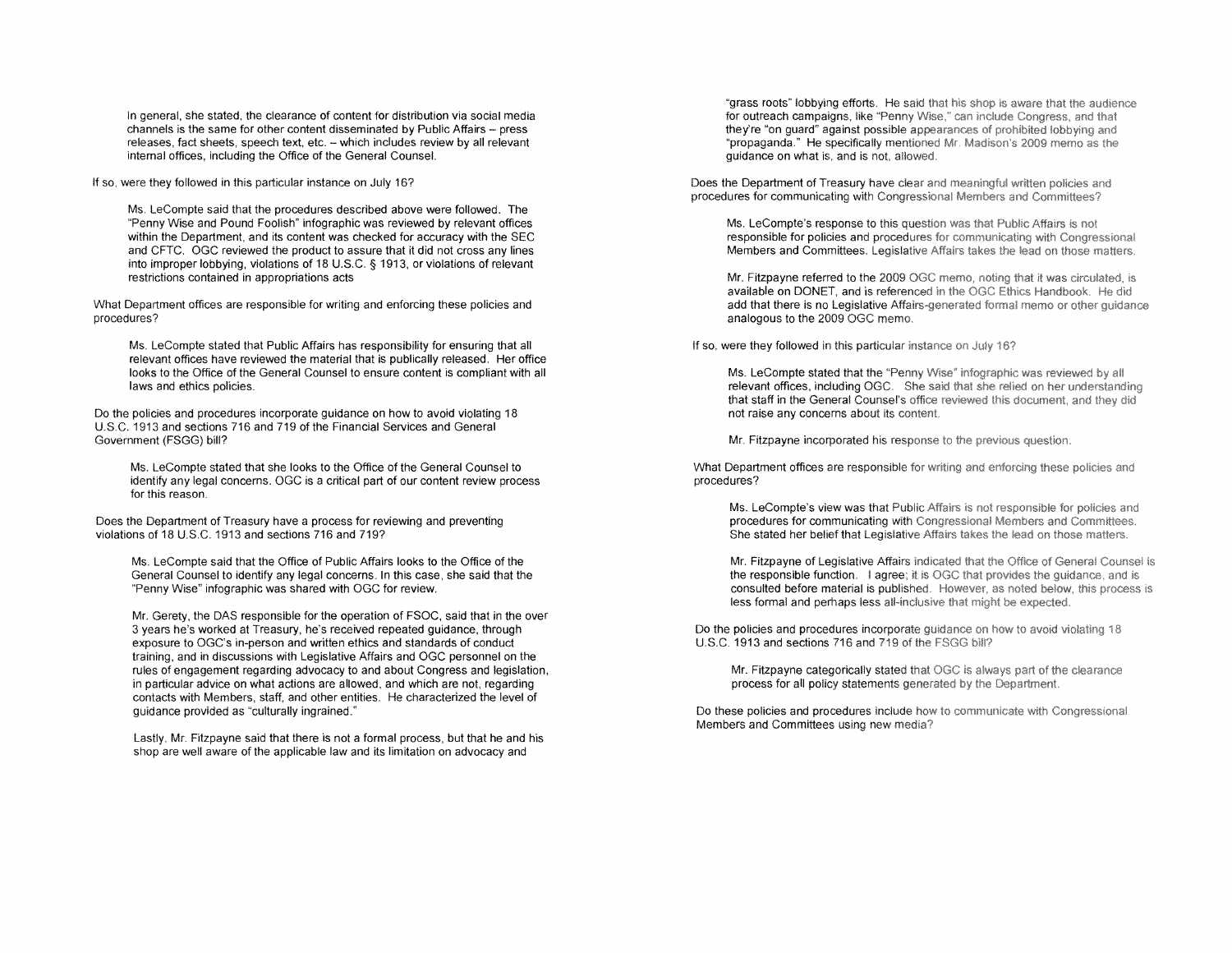Ms. Lecompte stated that this is not Public Affairs's responsibility. Mr. Fitzpayne, however, stated that it is the responsibility of Public Affairs.

What was the purpose of the July 16 tweet, Facebook post, and blog post?

Ms. Lecompte stated that Public Affairs published this infographic as part of a broader outreach effort centered around the second anniversary of the enactment of the Dodd-Frank Act. The emphasis was on educating the public on the need and value of adequate support for the Act's implementation and enforcement, including adequate funding for agencies with responsibilities in that area.

Both Mr. Fitzpayne, and Mr. Gerety of the FSOC office agreed that this was the purpose.

Was the purpose accomplished?

Ms. LeCompte stated that she believes it was a successful communications endeavor. Openness, transparency and public dialogue are all important on these matters and promoting those objectives is in and of itself a success for good government.

Both Mr. Fitzpayne and Mr. Gerety agreed with this assessment.

If so, what performance measures does the Department have to evaluate communications?

Ms. Lecompte said that Public Affairs does not have a formal system of measures as this is not an area of clear science. She said, however, that media pick up of these postings, and that her office uses Google Analytics and other data to track hits or views on various social media platforms, which does help in evaluating the reach achieved around any particular communication.

Was the purpose to communicate with Congressional Members and Committees?

Ms. Lecompte said that public outreach is designed to communicate the Department's concerns and goals to as many people and groups as possible, to enhance citizen awareness and advance the ideas that the Administration thinks are important.

Mr. Fitzpayne, in charge of Legislative Affairs, said that communication with Congress is part of the goal of communicating to a broad audience.

If so, was it designed, directly or indirectly, to influence how Members would consider bills introduced by the House Committee on Appropriations?

Ms. Lecompte said that "Penny Wise" was published to make clear what the Department and the Administration believe and want to achieve. She specifically said that "If those positions/arguments are persuasive to Members, we would of course see that as a positive outcome."

Mr. Fitzpayne said that there is no specific intent to pressure or influence members of Congress to vote in a particular way; rather the goal is to inform as many people as possible about Treasury's viewpoint.

Why were a tweet and posts considered better forms of communication than a letter. telephone call, or meeting?

Ms. LeCompte said that her office previously communicated this message. through a variety of different means, including interviews and public remarks by senior Treasury officials as well as meetings and other direct conversations. In this instance, they intended this communication for a broad public audience. making publicly accessible platforms such as the Department's blog and Twitter the most effective vehicles to achieve their objective.

Both Mr. Fitzpayne and Mr. Gerety questioned the premise of this question. Mr. Gerety said that to his knowledge many communication vehicles were used a part of an overall effort to raise public awareness of the need for support of Dodd-Frank implementation and enforcement. Mr. Fitzpayne specifically deferred to Ms. LeCompte as the responsible official. He did note that the Department uses other media, such as calls, memos and other print material, as well as meetings, in order to convey its messages.

Were alternative forms of communication considered?

All three officials referred to their answers to the previous question.

Was the purpose to communicate with the public?

All three agreed that this was the purpose.

If so, was it designed, directly or indirectly, to influence how the public would consider bills introduced by the House Committee on Appropriations?

Ms. LeCompte said that it was intended to communicate views about these proposed funding cuts to as broad an audience as possible. She specifically said that the hope is to persuade the public about the merits of those views.

Mr. Fitzpayne again said that Congress is part of the large audience being sought, although there is no intent to convince or pressure members to vote in a particular way on a particular matter.

Was the purpose to communicate the Department's views or was it to communicate the White House's or the Financial Stability Oversight Committee's (FSOC) views?

Ms. LeCompte said that "Penny Wise" was published to communicate the Department's positions on issues, which are consistent with, and supportive of,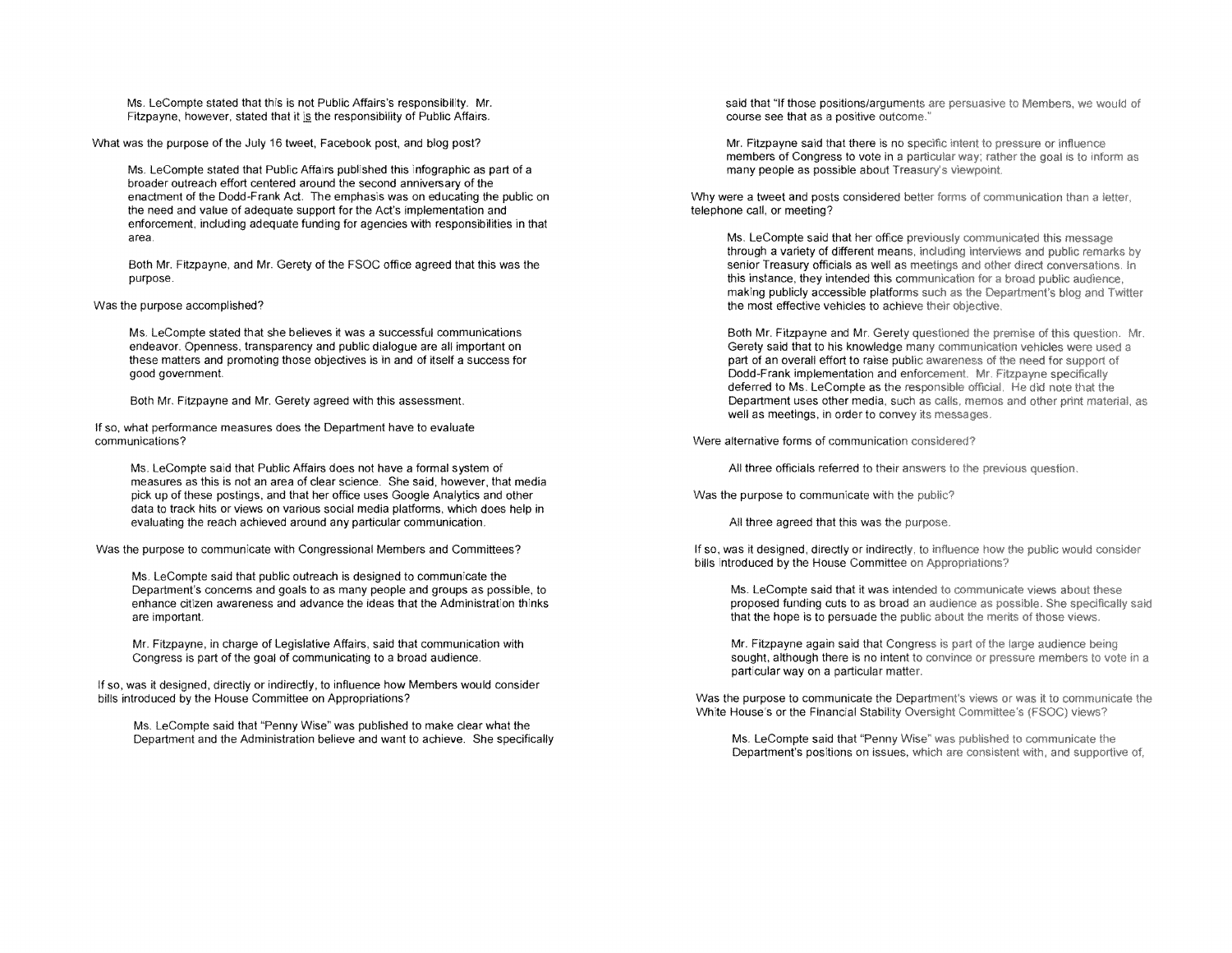the Administration's policies and priorities. She said that it was also meant to communicate the views of the Secretary as chair of the FSOC.

Mr. Fitzpayne thought it was to convey the views of the Treasury Department as an entity. Mr. Gerety, the official most closely involved in administering FSOC, stated firmly that FSOC as a separate body did not request or authorize "Penny Wise." But in his view it did advance the Administration's goal of getting support for the implementation and effectiveness of Dodd-Frank.

If either of the latter, did the Department consider that any communication using Treasury's letterhead and agency symbol would be construed as the Department's views?

Ms. Lecompte agreed that this was the intent.

Did the Department coordinate with or seek assistance from either the SEC or CFTC in the preparation or release of the tweet or posts?

Ms. Lecompte said that her office fact checked the content of "Penny Wise" with the public affairs offices at both the SEC and the CFTC, and they incorporated the feedback received. She said that neither agency raised any concerns with Treasury's plans to publish the content.

How much of the Department of Treasury's Office of Public Affair's resources, both in terms of dollars and staff, are used for new media?

Ms. Lecompte staled that the Office of Public Affairs devotes one GS-9 FTE to new media.

Does the Office contract with public relations or public affairs firms for new or traditional media?

Ms. Lecompte said that there is no contracting done.

Does the Office train its staff to recognize and avoid violations of 18 U.S.C. 1913 and sections 716 and 719?

Ms. Lecompte said that OGC provides ethics training to all Treasury staff, including those in Public Affairs. As she said previously, she looks to the Office of the General Counsel to ensure content is compliant with all laws and ethics policies.

If so, were policies and procedures followed in this instance?

Ms. Lecompte stated her opinion that they were.

Did you personally create, edit, review or approve this particular product?

Ms. LeCompte said that she did not create this product, but did provide edits and approved it

What is the volume of PA's output, per dav/week?

Ms. LeCompte said that Public Affairs's work output is highly variable; there is no average day or week.

How much is run by OGC?

Ms. LeCompte said that her office generally shares with OGC all original content disseminated by Public Affairs, including press releases, fact sheets, remarks/speech text, blog posts and infographics such as this one.

Are proposed products coordinated with other offices/bureaus/outside entities?

Ms. LeCompte answered this question by referring to her answers to the previous questions.

Does the Office have responsibility for Department communication with Congressional Members and Committees?

Ms. LeCompte said that the Office of Public Affairs does not have this responsibility; it is the responsibility of the Office of Legislative Affairs.

#### **DISCUSSION**

Notwithstanding the statements of the three officials above, it appears that the actual OGC vetting process was less formal and structured. The lawyers in charge of OGC's General Law, Ethics and Regulation division (GLER), which has primary responsibility for providing ethics, standards of conduct, and appropriations law-related advice, indicated that theirs was not actually the office that provided the OGC blessing to "Penny Wise." Rather, this was done by a staff attorney in OGC's Banking and Finance division. And that attorney, Steve Laughton, told me:

Just to be clear - B&F did not review the blog post. B&F reviewed a slide deck one page of which contained information similar to what was contained in the blog post. B&F's review focused on the accuracy of the descriptions of the various titles of the Dodd-Frank Act. I also have some familiarity with appropriations law. I believe that if the line was crossed in terms of the prohibition on using appropriated funds for grassroots lobbying, I would have caught it

Brian Sonfield, the Deputy Assistant General Counsel for GLER described his office's procedure as follows: